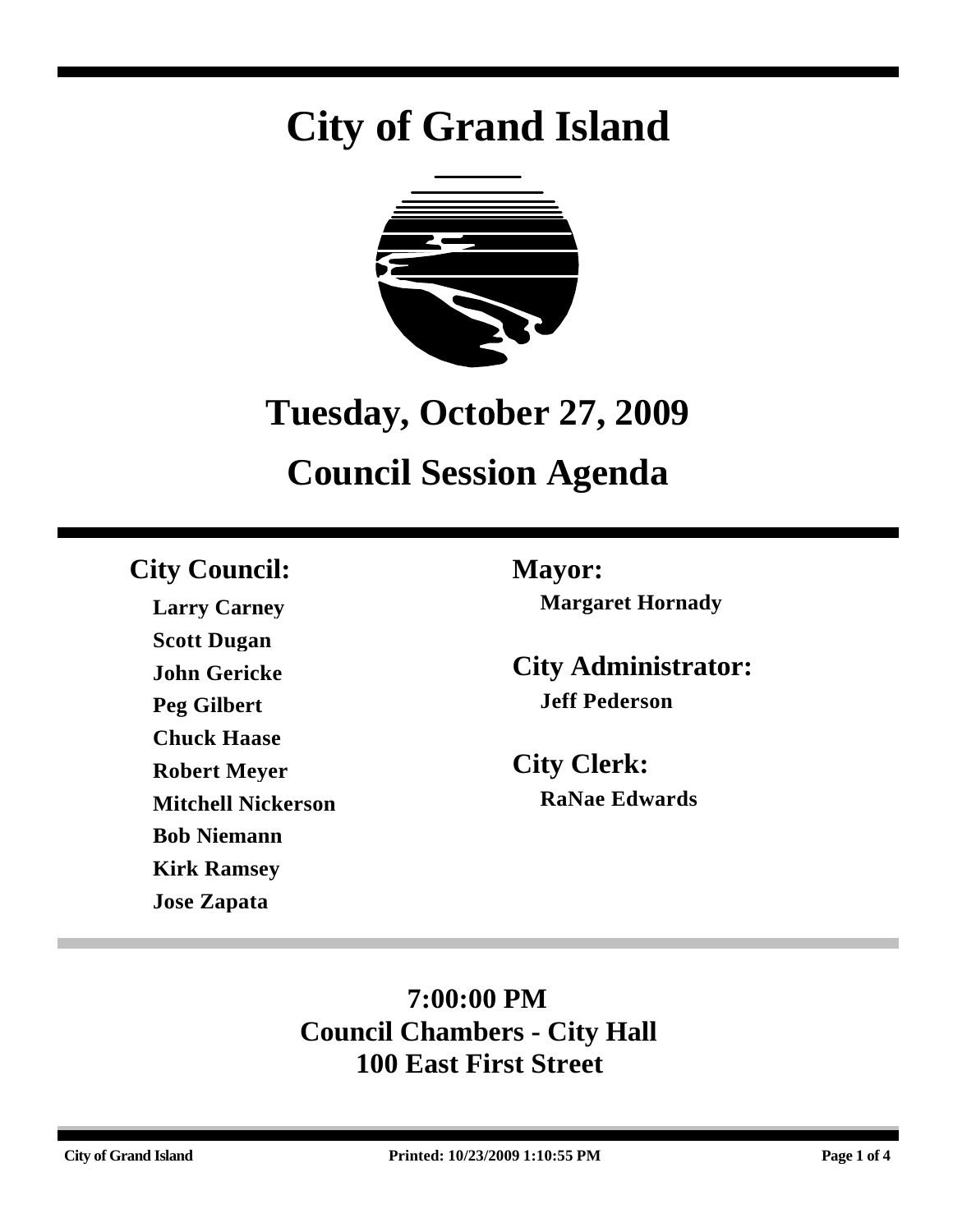#### **Call to Order**

**This is an open meeting of the Grand Island City Council. The City of Grand Island abides by the Open Meetings Act in conducting business. A copy of the Open Meetings Act is displayed in the back of this room as required by state law.**

**The City Council may vote to go into Closed Session on any agenda item as allowed by state law.**

#### **Invocation**

**Pledge of Allegiance**

**Roll Call**

#### **A - SUBMITTAL OF REQUESTS FOR FUTURE ITEMS**

**Individuals who have appropriate items for City Council consideration should complete the Request for Future Agenda Items form located at the Information Booth. If the issue can be handled administratively without Council action, notification will be provided. If the item is scheduled for a meeting or study session, notification of the date will be given.**

#### **B - RESERVE TIME TO SPEAK ON AGENDA ITEMS**

**This is an opportunity for individuals wishing to provide input on any of tonight's agenda items to reserve time to speak. Please come forward, state your name and address, and the Agenda topic on which you will be speaking.**

#### **MAYOR COMMUNICATION**

**This is an opportunity for the Mayor to comment on current events, activities, and issues of interest to the community.**

#### **E - PUBLIC HEARINGS**

**E1 Public Hearing Concerning Change of Zoning for Land Located South of Capital Avenue, East of Geddes Street and West of Sky Park Road from M2 Heavy Manufacturing to R3 Medium Density Residential**

*Are there any items the council would like removed from the consent agenda?*

#### **F - ORDINANCES**

**F1 #9241 - Consideration of Change of Zoning for Land Located South of Capital Avenue, East of Geddes Street and West of Sky Park Road from M2 Heavy Manufacturing to R3 Medium Density Residential**

#### **G - CONSENT AGENDA**

**G1 Approving Minutes of October 13, 2009 City Council Regular Meeting**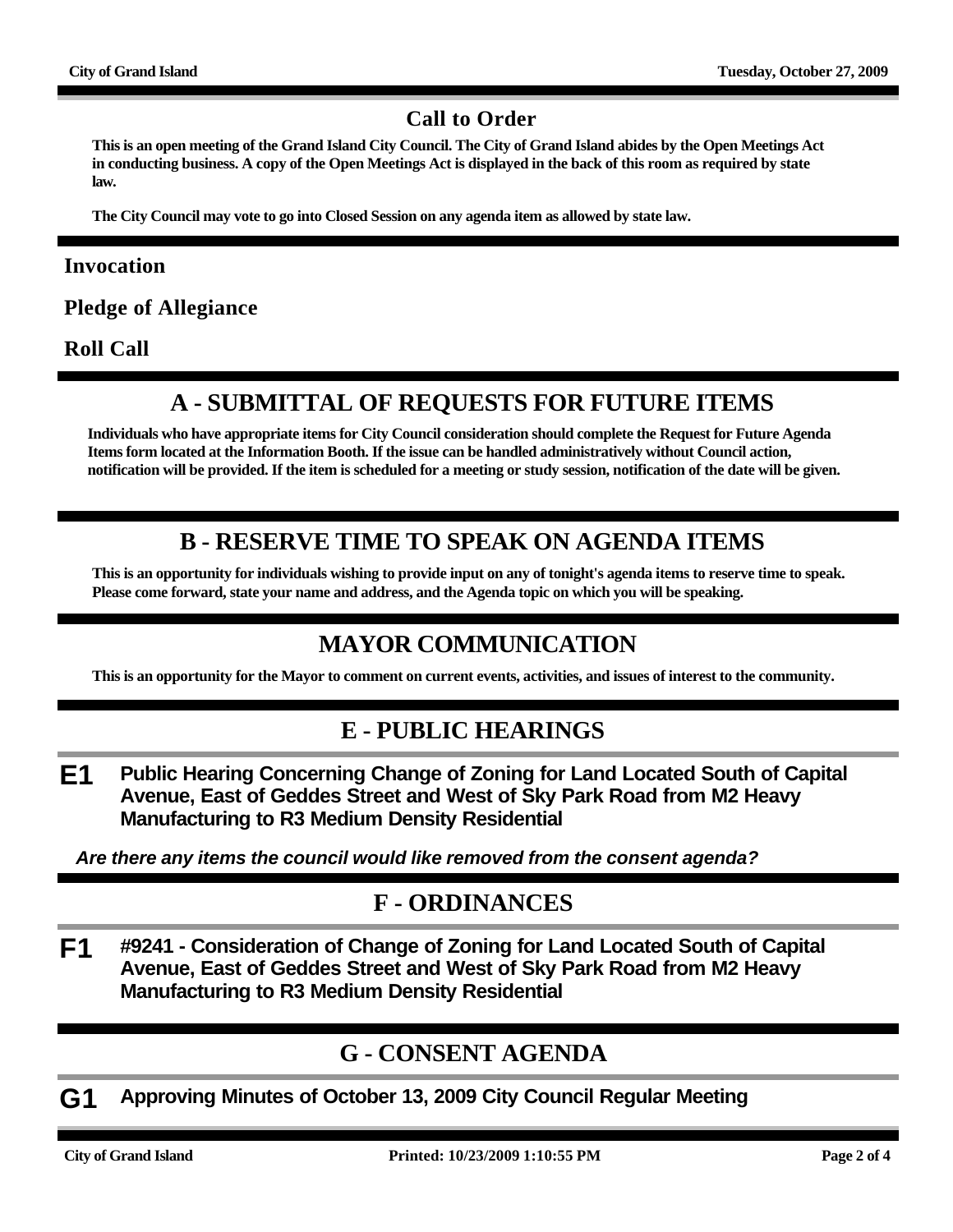- **G2 #2009-273 Approving EMS Field Training Agreements**
- **G3 #2009-274 Approving Bid Award for One (1) 2010 Model 90,000 GVW Conventional Truck-Tractor for the Solid Waste Division of the Public Works Department**
- **G4 #2009-275 Approving Bid Award for Downtown Parking Lot Snow Removal Operations for the 2009/2010 Winter Season**
- **G5 #2009-276 Approving Changes to the 2009/2010 Fee Schedule**
- **G6 #2009-277 Approving Engineering Services for Uranium Removal Methods Evaluation**
- **G7 #2009-278 Approving Bid Award Tree Trimming Contract 2010-TT-1**
- **G8 #2009-279 Approving Confidentiality Agreement Between the City of Grand Island, Utilities Department and Midwest Wind Energy Development Group**
- **G9 #2009-280 Approving Disbursement of Donated Items for the Heartland Public Shooting Park from Hornady Manufacturing**
- **G10 #2009-281 Approving Contract Extension with Olsson Associates for the Design of the River Way Trail**
- **G11 #2009-282 Approving Change Order #1 for Grading Improvements at the Veterans Field Athletic Complex**
- **G12 #2009-283 Approving Hazard Mitigation Grant Application for Sirens**